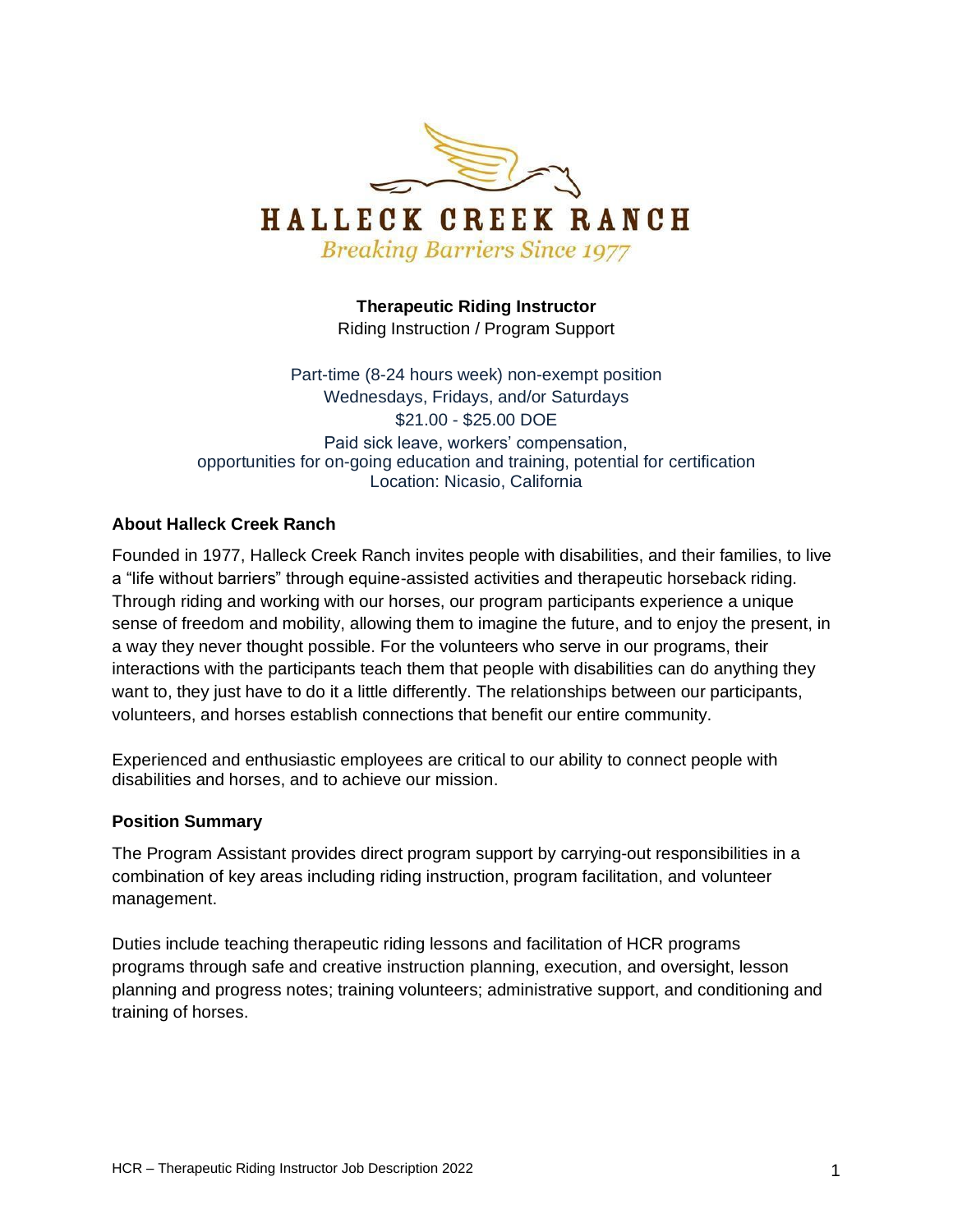#### **Ideal Candidate**

The ideal candidate will both possess excellent horsemanship skills, with experience riding and teaching both in an arena and on the trail and be someone with leadership capabilities and strong interpersonal communication skills.

Preferred candidates will have a minimum of two years of riding and horsemanship experience, one year experience working with people with disabilities, and competency in equine behavior, safety and best practices. Candidates who are Certified Therapeutic Riding Instructor (CTRI) with the Professional Association of Therapeutic Horsemanship International (PATH Intl.) are ideal, but not required.

## **Responsibilities**

## **Program Instruction**

- Instruct assigned riding lessons, groundwork classes, and other program activities for students of all ages with disabilities in a timely, professional, and safe manner.
- Develop and teach stimulating, engaging and appropriate lesson plans for each participant, consulting as needed with Program Director and fellow instructors.
- Communicate lesson plan, participant goals and pertinent information to other staff, volunteers, and participants, as appropriate and while maintaining confidentiality.
- Adhere to Halleck Creek Ranch policies and procedures, using the standards set forth by PATH Intl. as a guide for best practices.
- Ensure safe and respectful care and use of HCR horses and equipment, maintaining safety standards for all participants, guests, volunteers, horses, and staff.
- Provide additional program support as needed, including equine and volunteer management.

#### **Volunteer Management**

- Develop effective volunteer teams, leveraging the skills and knowledge of team leader volunteers if/when appropriate.
- Assign tasks and duties to volunteers throughout the day, taking into consideration their interests, abilities, and strengths.
- Ensure quality volunteer performance through on-going, on-the-job instruction, training supervision and support of volunteers.
- Conduct quarterly volunteer trainings as assigned.
- Communicate with Program Director and/or Volunteer Coordinator to ensure a sufficient number of trained volunteers for each participant and activity.

## **Program and Administrative Support**

- Develop the daily lesson schedule with assignment of roles and responsibilities, using assigned resources (horses, tack, volunteers, students).
- Prepare written lesson plans for each student and track student progress through written evaluations for each student.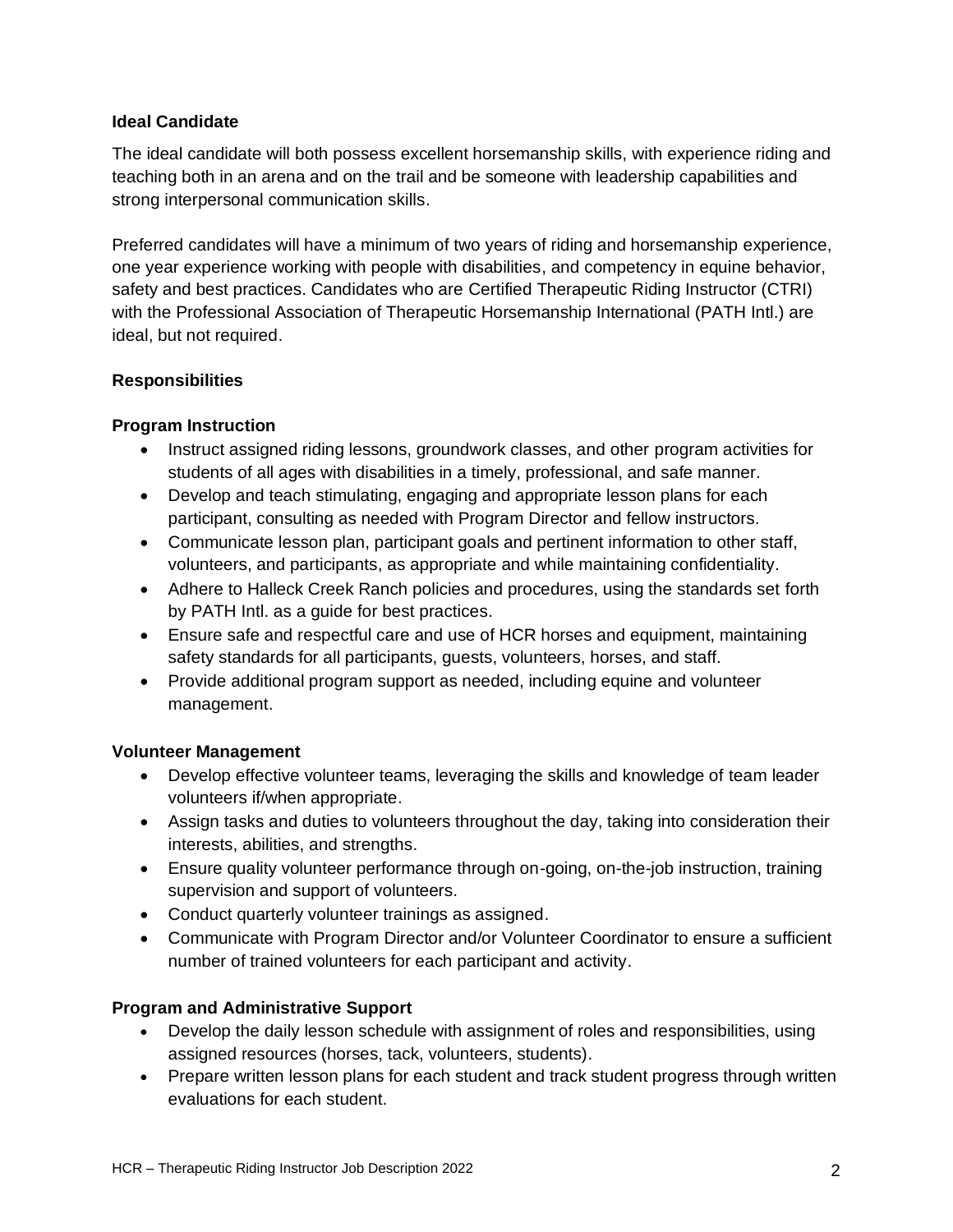- Assist with assessments of potential equines for the program through on-going evaluation and training during and after their trial period.
- Assist with special events, including holiday events, the annual horse show, fundraisers, and off-site community events.

## **Additional**

- Perform other duties as needed or required.
- Maintain confidentiality of sensitive and private information

# **Required Qualifications**

- Minimum of 2 years of riding and horsemanship experience, including basic horse handling and proper grooming techniques.
- Minimum of 1 year of experience working with people with disabilities.
- Competency in equine behavior and safety.
- Excellent verbal and written communication and interpersonal skills.
- Proficient in Google Drive, Microsoft Office.
- Adaptable, dependable, and self-directed.
- Strong time and task management skills. Ability to carry-out multiple functions.
- Ability to exercise judgment and discretion when handling confidential information.
- Collaborative, team player and self-directed.
- Cultural competency and demonstrated experience engaging diverse groups.
- Ability to pass a background check
- Full COVID-19 vaccination required

## **Preferred Knowledge, Skills, and Abilities**

- Bachelor's degree in related field or minimum of 2 years related work experience.
- CPR/AED/First Aid certification.
- Experience teaching in the Equine Assisted Services (EAS) industry.
- Experience teaching students with developmental/learning/behavioral differences.
- Certification from PATH, Intl. or demonstrated progress toward completion.
- Experience riding in both an arena as well as in a trail setting.
- Experience using data entry software and/or platform.
- Supervisory and training experience.
- Familiarity with HCR mission and programs.

# **COMPENSATION AND BENEFITS**

- \$21.00 \$25.00/hour, commensurate with experience
- Paid sick leave, workers' wompensation
- Plus, opportunities for on-going education and training, and potential mentorship towards becoming a PATH Intl. Certified Therapeutic Riding Instructor (CTRI).